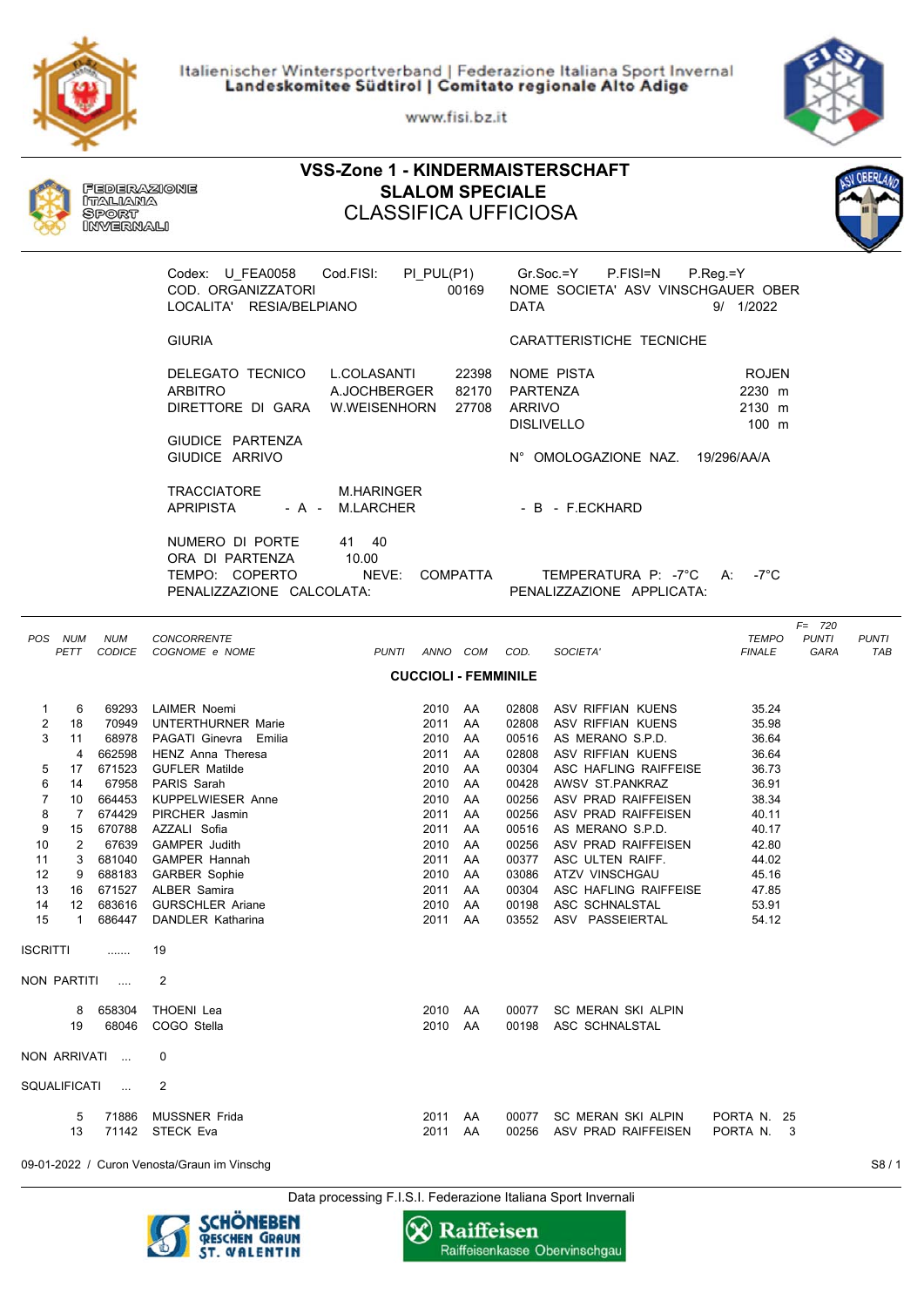|     |            |               |                    |              |             |            |      |          |               | 720<br>F= . |
|-----|------------|---------------|--------------------|--------------|-------------|------------|------|----------|---------------|-------------|
| POS | <b>NUM</b> | <b>NUM</b>    | <b>CONCORRENTE</b> |              |             |            |      |          | <b>TEMPO</b>  | <b>PUNT</b> |
|     | PETT       | <b>CODICE</b> | COGNOME e NOME     | <b>PUNTI</b> | <b>ANNO</b> | <b>COM</b> | COD. | SOCIETA' | <b>FINALE</b> | <b>GARA</b> |

ESPOSTA ORE: 12.40

LA GIURIA

PUNTI<br>TAB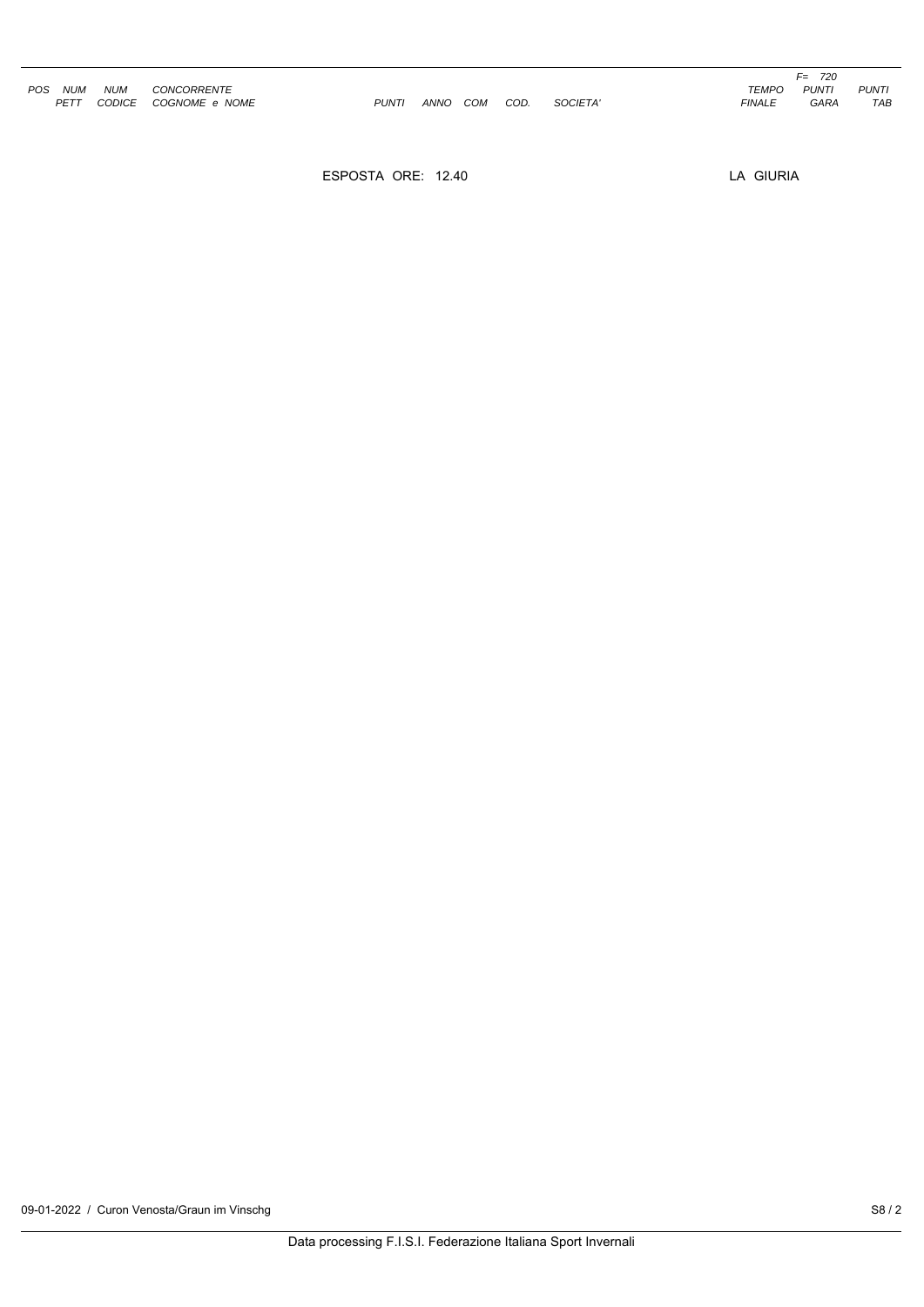Italienischer Wintersportverband | Federazione Italiana Sport Invernal<br>Landeskomitee Südtirol | Comitato regionale Alto Adige

www.fisi.bz.it

**VSS-Zone 1 - KINDERMAISTERSCHAFT**



|                                                                                                                                                                                      |                                                                                                                                                                            | Italiana<br>Sport<br>INVERNALI                                                                                                                                                                                   | Federazione                                                                                                                                                                                                                                                                                                                                                                                                                                                                                                                                                                                                                                                          | <b>SLALOM SPECIALE</b><br><b>CLASSIFICA UFFICIOSA</b> |                                                                                                                                                                                                                                                                                            |                                                                |                                                                                                                                                                |                                                                                                                                                                                                                                                                                                                                                                                                                                                                                                                                                                                                                                                                                          |                                                                                                                                                                                                                                                                            |                                   |                     |
|--------------------------------------------------------------------------------------------------------------------------------------------------------------------------------------|----------------------------------------------------------------------------------------------------------------------------------------------------------------------------|------------------------------------------------------------------------------------------------------------------------------------------------------------------------------------------------------------------|----------------------------------------------------------------------------------------------------------------------------------------------------------------------------------------------------------------------------------------------------------------------------------------------------------------------------------------------------------------------------------------------------------------------------------------------------------------------------------------------------------------------------------------------------------------------------------------------------------------------------------------------------------------------|-------------------------------------------------------|--------------------------------------------------------------------------------------------------------------------------------------------------------------------------------------------------------------------------------------------------------------------------------------------|----------------------------------------------------------------|----------------------------------------------------------------------------------------------------------------------------------------------------------------|------------------------------------------------------------------------------------------------------------------------------------------------------------------------------------------------------------------------------------------------------------------------------------------------------------------------------------------------------------------------------------------------------------------------------------------------------------------------------------------------------------------------------------------------------------------------------------------------------------------------------------------------------------------------------------------|----------------------------------------------------------------------------------------------------------------------------------------------------------------------------------------------------------------------------------------------------------------------------|-----------------------------------|---------------------|
|                                                                                                                                                                                      |                                                                                                                                                                            |                                                                                                                                                                                                                  | Codex: U MEA0057<br>COD. ORGANIZZATORI<br>LOCALITA' RESIA/BELPIANO                                                                                                                                                                                                                                                                                                                                                                                                                                                                                                                                                                                                   | Cod.FISI:                                             | PI_PUL(P1)                                                                                                                                                                                                                                                                                 | 00169                                                          | <b>DATA</b>                                                                                                                                                    | $Gr.Soc = Y$<br>P.FISI=N<br>P.Reg.=Y<br>NOME SOCIETA' ASV VINSCHGAUER OBER                                                                                                                                                                                                                                                                                                                                                                                                                                                                                                                                                                                                               | 9/ 1/2022                                                                                                                                                                                                                                                                  |                                   |                     |
|                                                                                                                                                                                      |                                                                                                                                                                            |                                                                                                                                                                                                                  | <b>GIURIA</b>                                                                                                                                                                                                                                                                                                                                                                                                                                                                                                                                                                                                                                                        |                                                       |                                                                                                                                                                                                                                                                                            |                                                                |                                                                                                                                                                | CARATTERISTICHE TECNICHE                                                                                                                                                                                                                                                                                                                                                                                                                                                                                                                                                                                                                                                                 |                                                                                                                                                                                                                                                                            |                                   |                     |
|                                                                                                                                                                                      |                                                                                                                                                                            |                                                                                                                                                                                                                  | DELEGATO TECNICO<br><b>ARBITRO</b><br>DIRETTORE DI GARA W.WEISENHORN                                                                                                                                                                                                                                                                                                                                                                                                                                                                                                                                                                                                 | L.COLASANTI<br>A.JOCHBERGER                           |                                                                                                                                                                                                                                                                                            | 22398<br>82170<br>27708                                        | PARTENZA<br><b>ARRIVO</b>                                                                                                                                      | <b>NOME PISTA</b><br><b>DISLIVELLO</b>                                                                                                                                                                                                                                                                                                                                                                                                                                                                                                                                                                                                                                                   | <b>ROJEN</b><br>2230 m<br>2130 m<br>$100 \text{ m}$                                                                                                                                                                                                                        |                                   |                     |
|                                                                                                                                                                                      |                                                                                                                                                                            |                                                                                                                                                                                                                  | GIUDICE PARTENZA<br>GIUDICE ARRIVO                                                                                                                                                                                                                                                                                                                                                                                                                                                                                                                                                                                                                                   |                                                       |                                                                                                                                                                                                                                                                                            |                                                                |                                                                                                                                                                | N° OMOLOGAZIONE NAZ. 19/296/AA/A                                                                                                                                                                                                                                                                                                                                                                                                                                                                                                                                                                                                                                                         |                                                                                                                                                                                                                                                                            |                                   |                     |
|                                                                                                                                                                                      |                                                                                                                                                                            |                                                                                                                                                                                                                  | <b>TRACCIATORE</b><br><b>APRIPISTA</b>                                                                                                                                                                                                                                                                                                                                                                                                                                                                                                                                                                                                                               | M.HARINGER<br>- A - M.LARCHER                         |                                                                                                                                                                                                                                                                                            |                                                                |                                                                                                                                                                | - B - F.ECKHARD                                                                                                                                                                                                                                                                                                                                                                                                                                                                                                                                                                                                                                                                          |                                                                                                                                                                                                                                                                            |                                   |                     |
|                                                                                                                                                                                      |                                                                                                                                                                            |                                                                                                                                                                                                                  | NUMERO DI PORTE<br>ORA DI PARTENZA<br>TEMPO: COPERTO<br>PENALIZZAZIONE CALCOLATA:                                                                                                                                                                                                                                                                                                                                                                                                                                                                                                                                                                                    | 41 40<br>10.00<br>NEVE:                               |                                                                                                                                                                                                                                                                                            | <b>COMPATTA</b>                                                |                                                                                                                                                                | TEMPERATURA P: -7°C<br>PENALIZZAZIONE APPLICATA:                                                                                                                                                                                                                                                                                                                                                                                                                                                                                                                                                                                                                                         | -7°C<br>A:                                                                                                                                                                                                                                                                 |                                   |                     |
|                                                                                                                                                                                      | POS NUM                                                                                                                                                                    | <b>NUM</b>                                                                                                                                                                                                       | <b>CONCORRENTE</b><br>PETT CODICE COGNOME e NOME                                                                                                                                                                                                                                                                                                                                                                                                                                                                                                                                                                                                                     | PUNTI ANNO COM                                        |                                                                                                                                                                                                                                                                                            |                                                                | COD.                                                                                                                                                           | SOCIETA'                                                                                                                                                                                                                                                                                                                                                                                                                                                                                                                                                                                                                                                                                 | <b>TEMPO</b><br><b>FINALE</b>                                                                                                                                                                                                                                              | $F = 720$<br><b>PUNTI</b><br>GARA | <b>PUNTI</b><br>TAB |
|                                                                                                                                                                                      |                                                                                                                                                                            |                                                                                                                                                                                                                  |                                                                                                                                                                                                                                                                                                                                                                                                                                                                                                                                                                                                                                                                      |                                                       |                                                                                                                                                                                                                                                                                            | <b>CUCCIOLI - MASCHILE</b>                                     |                                                                                                                                                                |                                                                                                                                                                                                                                                                                                                                                                                                                                                                                                                                                                                                                                                                                          |                                                                                                                                                                                                                                                                            |                                   |                     |
| 1<br>2<br>3<br>4<br>5<br>6<br>$\overline{7}$<br>8<br>9<br>10<br>11<br>12<br>13<br>14<br>15<br>16<br>17<br>18<br>19<br>20<br>21<br>22<br>23<br>24<br>25<br>26<br>27<br>28<br>29<br>30 | 22<br>48<br>51<br>57<br>38<br>39<br>46<br>29<br>24<br>47<br>56<br>53<br>42<br>45<br>26<br>54<br>55<br>21<br>31<br>49<br>30<br>41<br>40<br>35<br>44<br>32<br>50<br>52<br>36 | 68808<br>664447<br>68208<br>67603<br>677732<br>71928<br>659571<br>68061<br>70578<br>663505<br>678715<br>664451<br>68486<br>666923<br>663503<br>69530<br>670398<br>665080<br>661858<br>676919<br>683714<br>665857 | MAGNATO Edoardo<br>PARTH Fabian<br><b>RUNGG Julian</b><br>LOGUERCIO Dominik<br>71296 PICHLER Tommy<br>67926 FISCHNALLER Finn<br>STADLWIESER Fabian<br>70149 PRANTL Samuel<br>662123 BERGAMO Silvio<br><b>GSCHNITZER Niklas</b><br>FREI Simon<br>68277 GITTO SINN Samuel<br>POHL Jonathan<br>68612 INNERHOFER Raphael<br>PAMER Bastian<br><b>TOLLO Marcel</b><br><b>GEISER Elia</b><br><b>WITTMER Laurin</b><br>GUTGSELL Eliah David<br><b>KOFLER David</b><br>LEITER Benjamin<br><b>ALBER Lenny</b><br>DORNER Max-Wladimir Peter Fr<br><b>ZANON Marco</b><br><b>KOFLER Moritz</b><br>KASERER Paul<br>MUELLER Noah<br><b>FELLIN Giulio</b><br>681195 VERDORFER Julian |                                                       | 2010 AA<br>2010 AA<br>2010 AA<br>2010 AA<br>2011<br>2010 AA<br>2011 AA<br>2011<br>2011 AA<br>2011 AA<br>2010 AA<br>2010 AA<br>2010 AA<br>2010 AA<br>2011<br>2011<br>2011<br>2011 AA<br>2010<br>2010 AA<br>2010<br>2010<br>2011<br>2011<br>2011 AA<br>2011<br>2010 AA<br>2011 AA<br>2010 AA | AA<br>AA<br>AA<br>AA<br>AA<br>AA<br>AA<br>AA<br>AA<br>AA<br>AA | 03086<br>00304<br>02808<br>00585<br>00198<br>00256<br>03086<br>00585<br>01018<br>00304<br>00077<br>00377<br>00196<br>00256<br>00198<br>00377<br>03552<br>00304 | 00304 ASC HAFLING RAIFFEISE<br>00256 ASV PRAD RAIFFEISEN<br>00256 ASV PRAD RAIFFEISEN<br>01018 ASV TSCHERMS<br>03552 ASV PASSEIERTAL<br>02808 ASV RIFFIAN KUENS<br>00169 ASV VINSCHGAUER OBERL<br>00516 AS MERANO S.P.D.<br>00516 AS MERANO S.P.D.<br>00304 ASC HAFLING RAIFFEISE<br>00428 AWSV ST.PANKRAZ<br>00516 AS MERANO S.P.D.<br>ATZV VINSCHGAU<br>ASC HAFLING RAIFFEISE<br>ASV RIFFIAN KUENS<br><b>ASC PASSEIER</b><br>ASC SCHNALSTAL<br>ASV PRAD RAIFFEISEN<br>ATZV VINSCHGAU<br>ASC PASSEIER<br>ASV TSCHERMS<br>ASC HAFLING RAIFFEISE<br>SC MERAN SKI ALPIN<br>ASC ULTEN RAIFF.<br>ASC SCHENNA<br>ASV PRAD RAIFFEISEN<br>ASC SCHNALSTAL<br>ASC ULTEN RAIFF.<br>ASV PASSEIERTAL | 33.62<br>34.57<br>34.64<br>35.05<br>35.19<br>35.35<br>36.05<br>36.19<br>36.61<br>37.49<br>37.80<br>37.81<br>37.91<br>37.98<br>38.25<br>38.38<br>39.11<br>39.40<br>39.43<br>40.10<br>40.30<br>40.40<br>40.97<br>41.10<br>42.59<br>43.01<br>43.81<br>44.26<br>45.56<br>45.94 |                                   |                     |
|                                                                                                                                                                                      | 28                                                                                                                                                                         |                                                                                                                                                                                                                  | 671525 REITERER Martin<br>09-01-2022 / Curon Venosta/Graun im Vinschg                                                                                                                                                                                                                                                                                                                                                                                                                                                                                                                                                                                                |                                                       | 2011 AA                                                                                                                                                                                                                                                                                    |                                                                |                                                                                                                                                                | ASC HAFLING RAIFFEISE                                                                                                                                                                                                                                                                                                                                                                                                                                                                                                                                                                                                                                                                    |                                                                                                                                                                                                                                                                            |                                   | S8/1                |

Data processing F.I.S.I. Federazione Italiana Sport Invernali



**X** Raiffeisen Raiffeisenkasse Obervinschgau